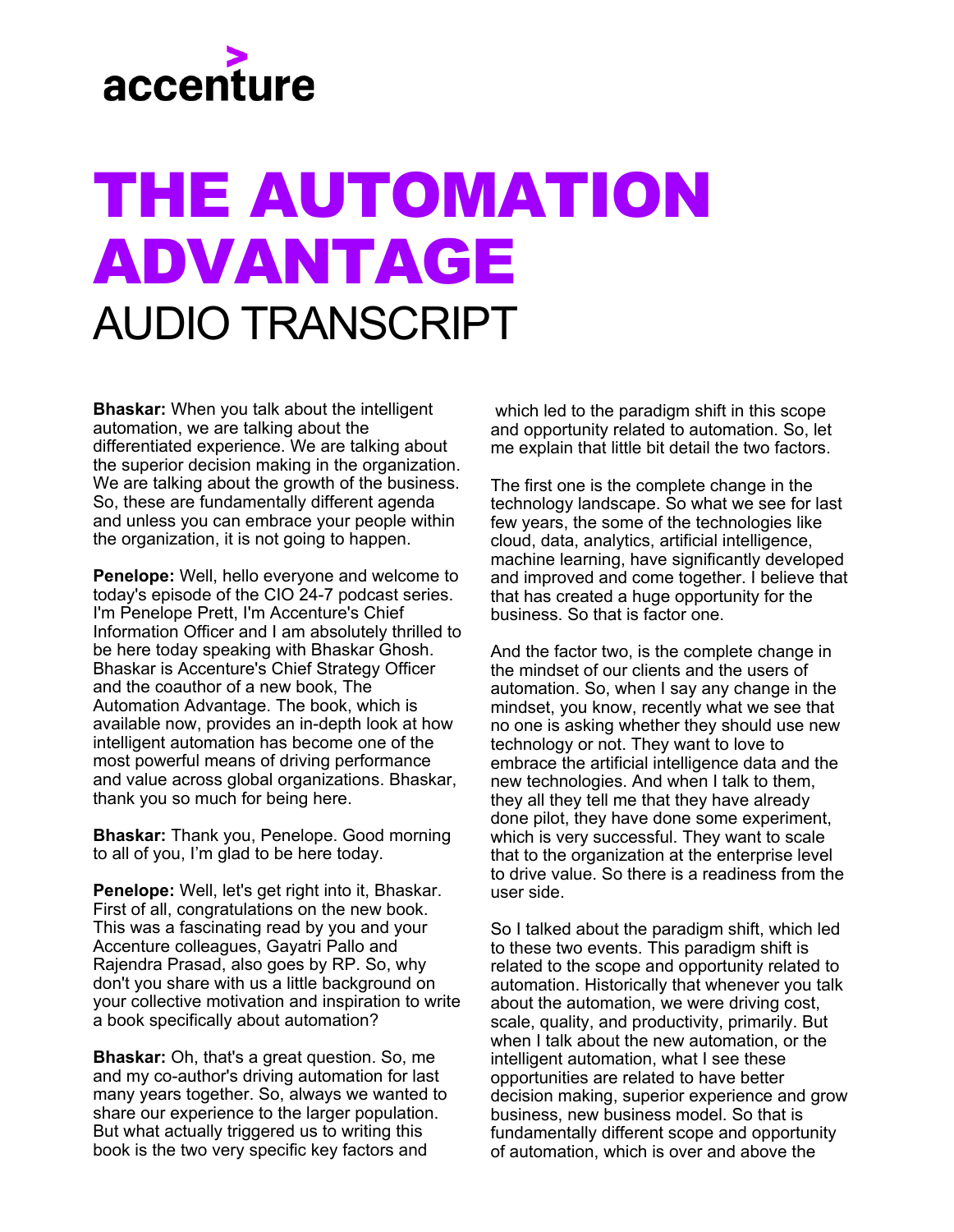

 traditional scope of cost, scale, quality and productivity. I think that is fascinating and we believe is that all the enterprise should take advantage of that and embrace that intelligent automation to create value for the organization. So we thought that we'll write that book so that it's available to all.

**Penelope:** Thanks, Bhaskar. The great thing about the book is that it's very concise and straightforward in how it explains the automation advantage. But within the book, you offer up quite a comprehensive blueprint for using and scaling AI powered intelligent automation. What types of things do you think an organization should consider when building out their intelligent automation journey?

**Bhaskar:** So, in the book we talked about a larger concept of automation where we said that there are broadly three types of automation. We talked about the individual automation, which is more human centric. Second, we talked about the industrialized automation, which deals with the group efficiency. And third thing we talked about the intelligent automation, which is about the business efficiency, enterprise efficiency, enterprise value.

But the point is that we believe that this overall automation is a journey, and it is, you know, divided into five different steps. Like, step one is the foundation, which is tools driven. Step two is the optimize, which is process driven, you need to improve all the processes. Third is efficient, which is RPA, or the robotics process automation driven, which removes the repetitive task. Fourth is predictive, which is that driven by the data, data-driven. And fifth is intelligent automation, which is AI driven.

Now, this is a journey. If any organization wants to adopt the intelligent automation, the first step they need to understand that what is the status in their organization in terms of their automation roadmap? So we normally recommend that first, they should do the assessment so that you know exactly where you stand, so that you know where you have to go. Then, you need to have a clear automation strategy, which is linked with the business strategy so that when you implement the automation, it delivers the desired the business outcome.

 which is basically the strategy, should be simple. It should be seamless, so that it can be implemented across the organization. It has to be scaled. That means it should not stop at the prototype. So when you create a strategy, you need to think how you scale from prototype to enterprise level into implementation. And finally, it has to sustain. It is not a one-off exercise that you create that automation strategy and implement, and that is it. So, you drive the continuous improvement. So, I think that is the journey. But with that journey, one can achieve the intelligent automation and deliver that business value.

**Penelope:** And, Bhaskar, when we were setting up the Automation Center of Excellence within Global IT for Accenture, one of your principles that we pay particular attention to was a peopledriven approach, which is true of most of the new wave of technology in terms of what's really important to get it right. Can you talk a little bit about what you think of when we say a people first approach to automation?

**Bhaskar:** That's a very good question, Penelope, because what I truly believe is that implementation of automation in any organization is not just a technology project, it's a huge change management. It's a huge cultural change for the employees, along with the training and other things. Because you can go on developing the software of the tools and the strategy, but the point is ultimately it is the adoption. Whether the people will embrace this automation in this organization and not. See normally what we have observed that there are certain barriers in the organization which creates a problem in the implementation.

One of the barrier is the availability of the right talent, and the talent should not be just technology talent, they should have the right industry knowledge or the business knowledge. Then they should be able to implement this automation.

Second thing is that the people a lot of time you know are scared. They feel that the automation

We said the four "s" methodology in the book,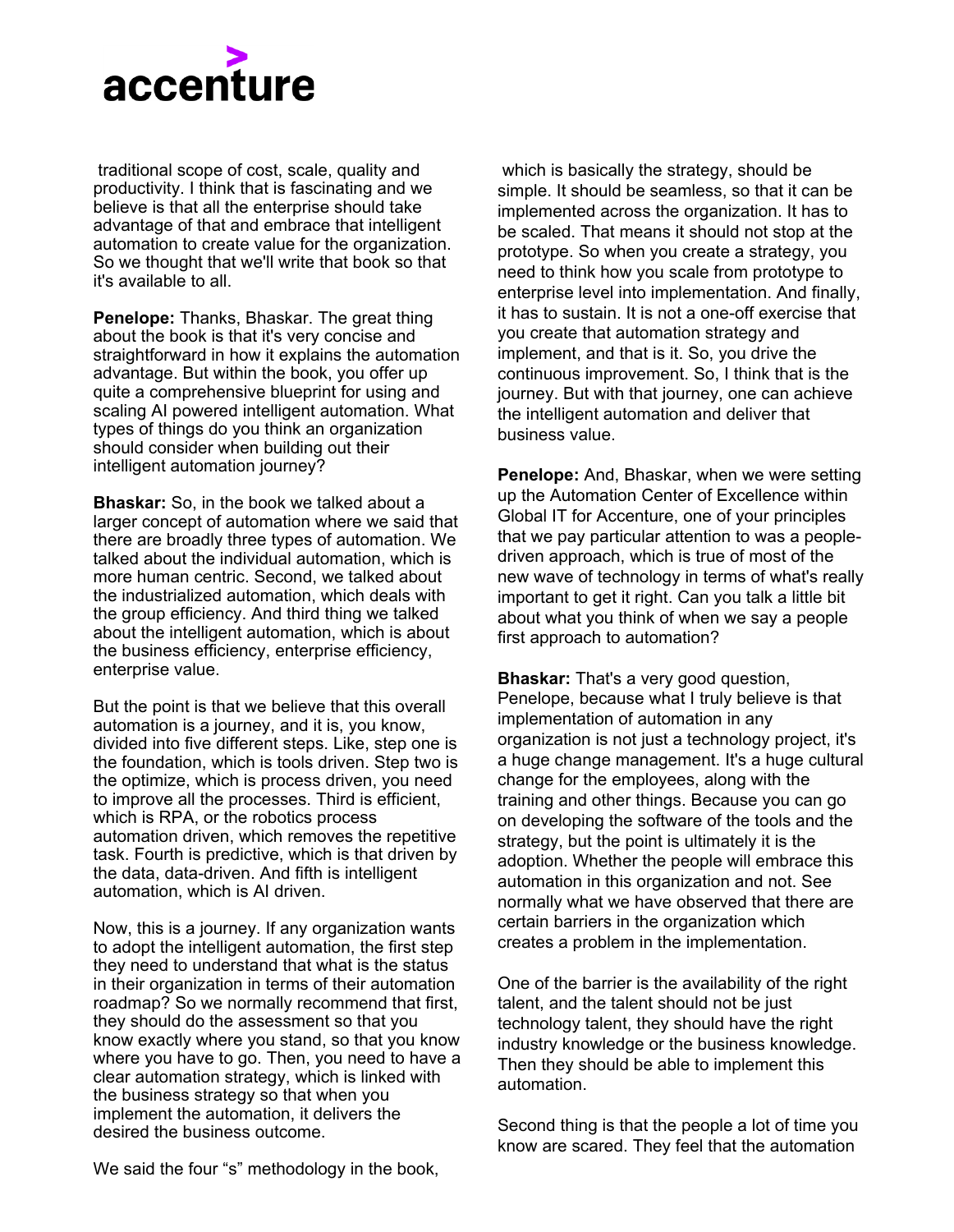

 means it's all about the reduction of effort, elimination of job and so on and so forth. And so naturally, there is a resistance, the active or passive resistance in this organization. But what we are talking about, of course, that can happen in some a job change, can happen that's say you need to have it rescaling, retraining, uplifts, upskilling program. But this more importantly, that when you talk about the intelligent automation, we are talking about the differentiated experience, we are talking about the superior decision making in the organization, we are talking about the growth of the business. So, these are a fundamentally different agenda. And until this you can embrace your people within the organization, it is not going to happen.

Let me give three quick examples to make that point. Like, you know, during this pandemic, the early stage of pandemic, we were working with one of the insurance company. So they had a large sales team to you know deliver on the insurance product to the customer. But during the pandemic, they switched to more of a digital mode. But when they moved to the digital mode, so happened the number of inquiries in digital channel was significantly increased and it was not possible for the sales team to handle it. And, you know, the option was to increase the number of salespeople, but the conversion rate was also very low because that a lot of inquiries have just inquiry. So, they implemented the intelligent automation led with the AI driven technology. So, if we just basically help these sales agent to choose the right customer and allocate the right product for that customer and so that the conversion rate is very high. And after the implementation, we've noticed that there is a significant growth of the company and is driven by the higher conversion rate. But in this example, there is no elimination of what, there is no effort reduction, but it is empowering people with a better decision making so that they can do their job better. So, that is the new intelligent automation. That is one example where empowering people with a better decision-making.

Secondly, they said that the focus of intelligent automation is a superior experience, and I know that one of the hospital is working on a system to support the patients after the chemotherapy. And normally after chemo, you know, people develop different time of symptoms and it varies from people to people. And one will have lot of

 queries with the different symptoms. And you don't know when to call doctor, when not to call a doctor, what is normal and so on and so forth. So this hospital is creating the AI driven personal assistant for the patient, so that based on their profile, their different parameters, that the AI engine will help patients to guide them when to call doctor, what to do based on different symptom. So this is an example of how the hospital is creating the differentiated experience by using the automation, using the technology. Again, there is no effort reduction on any other thing. But the point is whether it is a hospital employee or the doctors, they need to embrace this technology and they need to trust that they will put this technology in play so that the patients will get better care.

Third example I'll give that, you know, creating the differentiated business model to drive growth. And that example I entailed that one of the digital bank in China. So, they have created the AI driven engine to give loan to their customers, which are primarily SMB segment. That means small and medium business, and they are the first-time borrower. What they do, they take the loan application. They take normally three minutes to apply for the loan and that an AI engine checks with three thousand plus parameters based on the customer data. And based on that, it decides in 30 seconds, yes or no, whether it is approved or rejected. And these companies is one of the fast growing bank and these companies, NPA, which is nonperforming asset, is one third of their peers. So this is an example, the companies are embracing intelligent automation and creating the new business model to drive growth. So this is the paradigm of the new intelligent automation. But, you know, people should embrace it. But, as your question, they have to embrace it along with the people, and then only it will be successful.

**Penelope:** So, the impact to both organizations and humans in terms of value delivered is astounding, Bhaskar. But we never get any place great without overcoming some challenges and barriers, right? So, when you think about giving practical advice to companies